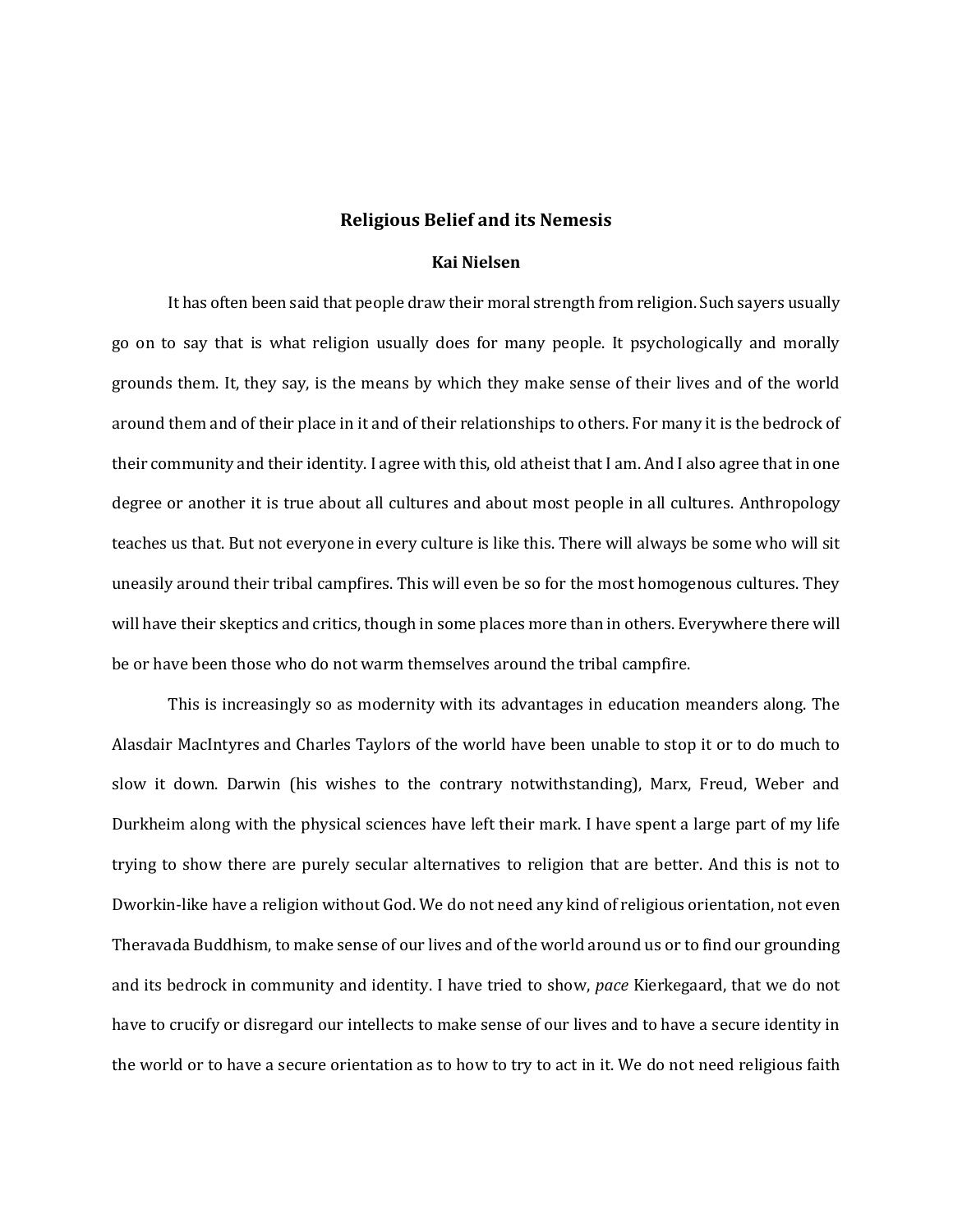for any of that. That is just at best a false compliment that some people give themselves. They are being led down the garden path.

There are some people who are helplessly in horrible circumstances in our heartless world as Marx saw it. He went on to say not only that religion was the opiate of the people but that it was the heart of a heartless world. (*Sometimes* metaphors are useful.) For some of these people it may well be the case that religion may be the only way they can gain some surcease. It may be the only way that they can find to somehow manage. I do not say that is the best way for people so situated to manage, let alone the only way. But I do recognize that at least for many it is the only way they find and that without it they will feel anchorless and utterly despairing. I do not say that it will always be so and I hope that it will eventually not even be for anyone. But hope is one thing and belief is another. Indeed, for some of us who have read some anthropology, it will seem very unlikely.

I am not like one of my graduate students, now a retired professor, who once said to me, "Kai, why do you go around trying to take candy from children?" Aside from being incredibly paternalistic towards religious people and religion, it is not at all what I have tried to do. I have tried instead to free those who are both torn by and about religion and as well about unbelief. I have tried to show them that they do not need religion to make sense of their lives and of the world.

I have also been said to be an evangelical atheist. Well, if to do what I have tried to do as I gestured at above or to be a critic of religion is to be an evangelical atheist, then I am an evangelical atheist. But to be an evangelical atheist is to go around preaching atheism as a faith. To stir up people into atheism as something they must believe in. Not even Nietzsche did that and I certainly don't. The very phrase 'evangelical atheism' is a *persuasive* redefinition of 'atheism'. It is not anything that an atheist need be or indeed should be. I hope that some of my writing helps to free those who are both ambivalently torn by religion and about unbelieving as well and trying both to understand their world and change it as well and to make sense of their lives. I say to them that they need go neither